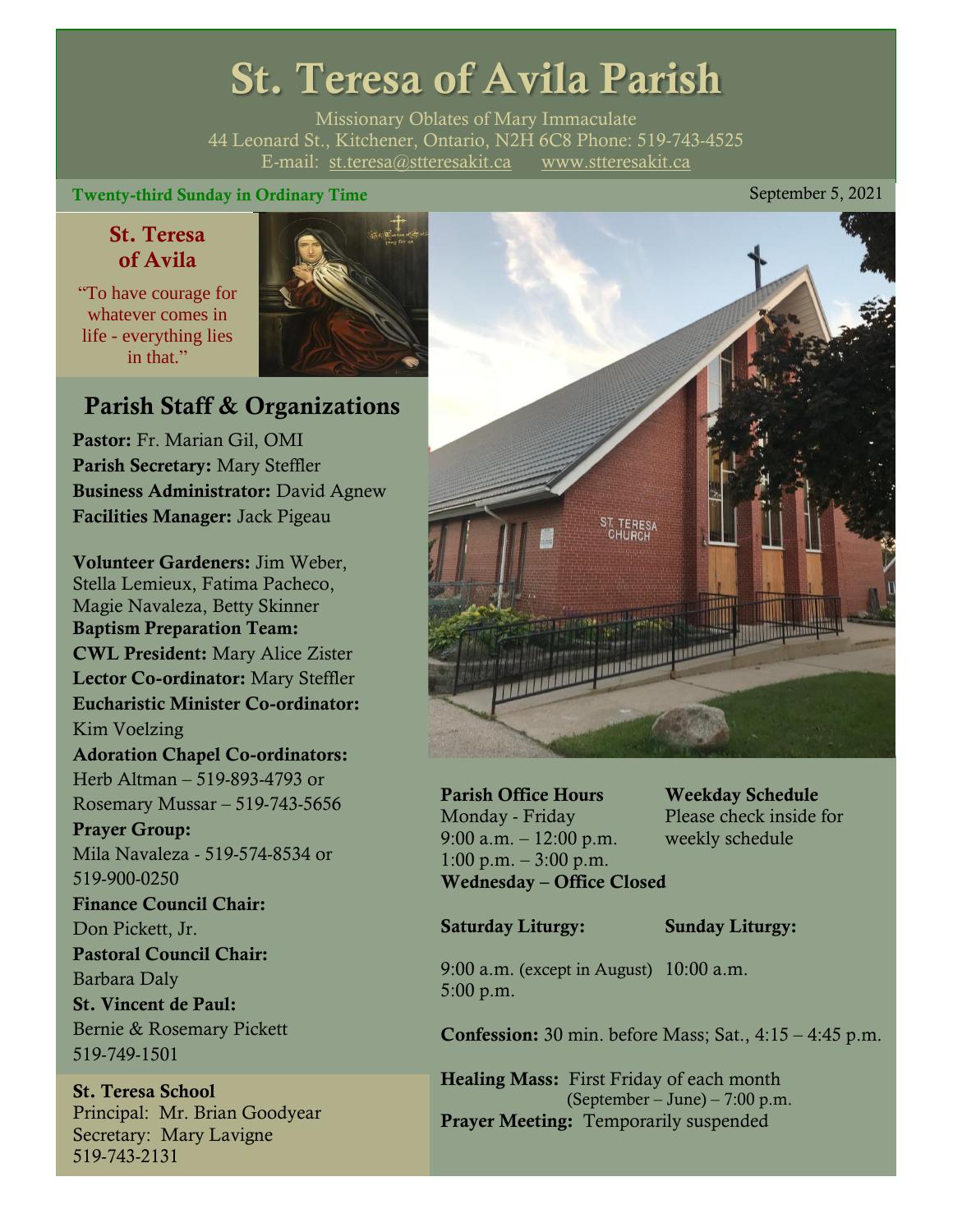# Twenty-third Sunday in Ordinary Time September 5, 2021

#### **23rd Sunday in Ordinary Time**

Today we continue to hear the Gospel of Mark (Mk 7:31-37) proclaimed. Jesus heals a man who was deaf and had a speech impediment. This is a story about Jesus' healing power, and in it we find clues about our understanding of sacrament. We are struck by the physical means used to heal the man, the use of spittle and touch.

The Church continues to celebrate the sacraments using physical means. In the Sacrament of Baptism, water and oil are used to show the power of the Holy Spirit. In the Sacrament of the Anointing of the Sick, we are anointed with holy oil on the forehead and the hands. In the Eucharist, bread and wine become the Body and Blood of Christ. **We are a sacramental people who believe that God's grace is given to us through these physical signs.**



# **"And immediately the man's ears were opened, his tongue was released, and he spoke plainly" Mk 7: 35**

Today's Gospel invites us to consider how we witness the healing presence of Christ in our care for and ministry to those who are sick. We notice that the deaf man is brought to Jesus for healing by his friends. These people beg Jesus to lay His hands on this deaf man so that he might be healed. Jesus' healing power is shown in His opening of the man's ears and the restoring of his speech. When family members care for one another when they are sick, they bring Christ's healing presence. When we pray for those who are ill, we ask God to show His healing power. When health is restored, we share that good news with others.

Prayer is an act of love; words are not needed. Even if sickness distracts from thoughts, all that is needed is the will to love.

 *St. Teresa of Avila*

#### Diocese of Hamilton Prayer Calendar 2021

|                       | September 6 – Rev. Hayden Starczala      |
|-----------------------|------------------------------------------|
|                       | September 7 – Rev. Fulbert Jonas         |
| Ahouansou             |                                          |
|                       | September 8 – Sisters of Our Lady        |
| Immaculate (S.O.L.I.) |                                          |
|                       | September 9 – Rev. Ian Duffy             |
|                       | September 10 – Rev. Msgr. Dennis Noon    |
|                       | September 11 – Rev. Vernon P. Boyd, S.J. |
|                       | September 12 – Twenty-fourth Sunday in   |
| <b>Ordinary Time</b>  |                                          |
|                       |                                          |

#### **Vocations**

#### **Twenty-third Sunday in Ordinary Time September 5, 2021**

Did not God choose those who are poor in the eyes of the world to be rich in faith and heirs of the Kingdom? Count your blessings, then come and help others count theirs too, as a priest, religious or deacon. If you feel you have such a vocation, call Most Reverend Wayne Lobsinger, VG, EV, Auxiliary Bishop & Vocations Director, Diocese of Hamilton at (905) 528-7988 x2222.

[vocations@hamiltondiocese.com](mailto:vocations@hamiltondiocese.com)  <https://hamiltondiocese.com/vocations/>

 $\_$ 

# Serra Prayer for the Perseverance of Vocations

O God, You have constituted Your onlybegotten Son supreme and eternal Priest for the glory of Your majesty and the salvation of mankind; grant that those whom He has chosen ministers and dispensers of His mysteries may be found faithful in fulfilling the ministry that they have received.

Amen.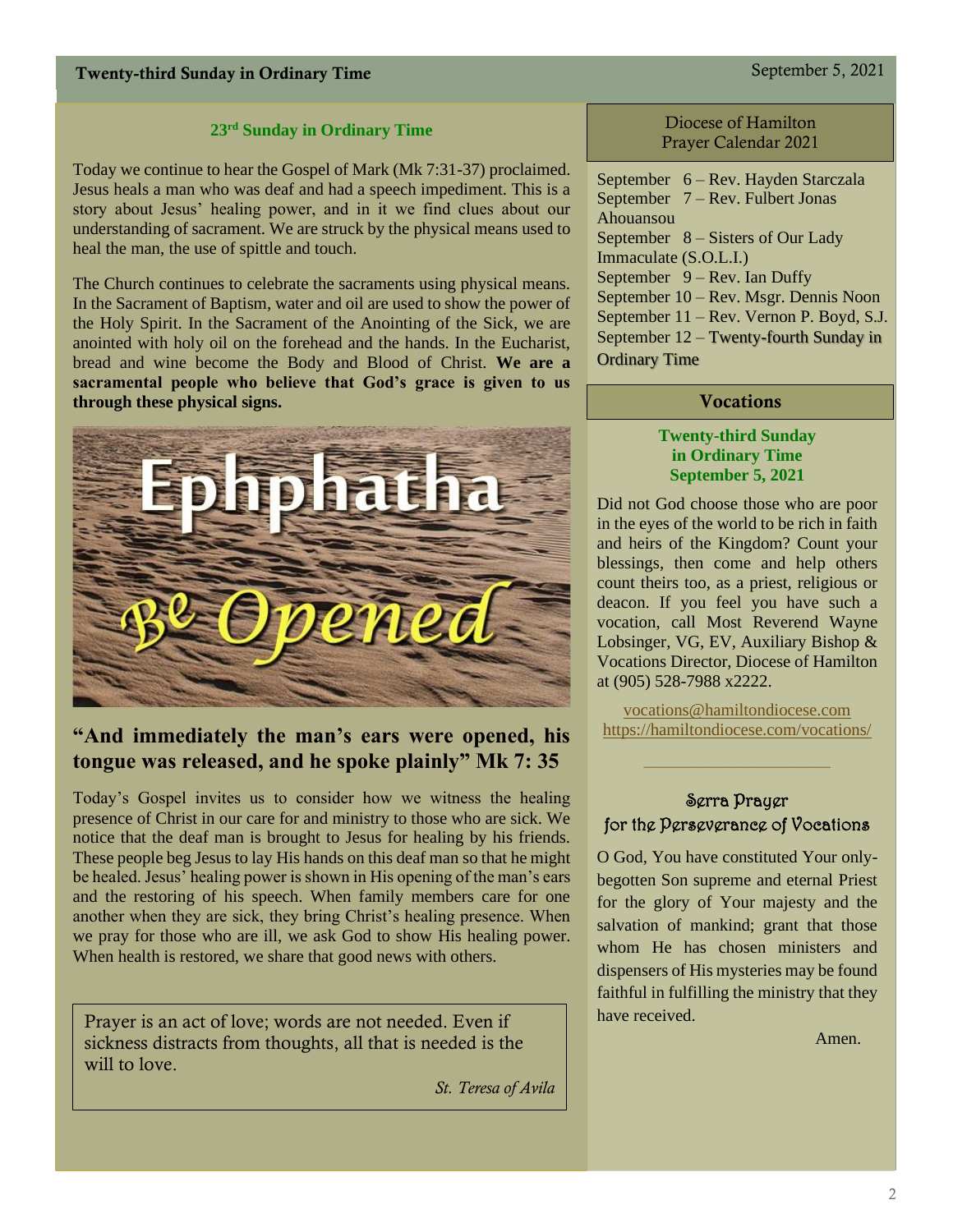# Twenty-third Sunday in Ordinary Time September 5, 2021

ADORATION OF THE MOST BLESSED SACRAMENT



# Adoration Chapel

The Divine Mercy Chapel is now open for Adoration<br>of the Most Blessed of the Most Blessed Sacrament. The Chapel will be open Monday to Friday, 9 a.m. to 8 p.m. If you are willing to dedicate even 15 minutes of your time, please contact the parish office and

we will place you on the list. We require at least one person per hour for adoration. Following the restrictions of the Ontario Health Ministry, we can have a maximum of 2 people in the chapel at a time

Take advantage of this wonderful opportunity to come and spend some time with the Lord! Jesus is waiting for you!

**Mass Intentions for 2021** – The offering of Mass for the deceased, the sick, a personal intention, in thanksgiving, a special intention such as an anniversary, birthday, etc. is an act of deep faith and a most excellent way of remembering a loved one. Please call the parish office if you would like to request a Mass.

Parish Records – We would be most grateful if you could notify the office of any changes you have experienced, most especially any changes to your address, phone number and email. Thank you for your assistance in this matter.

#### Pastoral Care of the Sick

If a loved one or family member is seriously sick, please do not hesitate to contact the parish office early, so that the sick person is able to make a good Confession and receive the sacraments while he/she is fully aware. Thank you for your assistance in ensuring we provide good pastoral care to your family and loved ones.

#### Parish Office – Important Up-dated Information

Our Parish Office is open Mon., Tues., Thurs. and Fri. from 9 a.m.  $-3$  p.m. As parish offices reopen, protocols have been established by the Diocese of Hamilton to do this safely. At this time, admittance to the parish office is by appointment only and you are required to wear a mask. Please call or email the parish office at 519-743-4525 or [st.teresa@stteresakit.ca](mailto:st.teresa@stteresakit.ca) to make an appointment, if you need any assistance.

**Mass Intentions September 6, 2021 – September 12, 2021**

Tuesday, September 7,  $2021 - 7:00$  p.m. **Group Mass Intentions**  Intentions of the Farwell Family – *Sandy & Roland Levesque*  + Charlie & + Lennie Hoffarth *– Anne Snyder & Family*

Wednesday, September 8, 2021 – **8:30 a.m.** *Feast of the Nativity of the Blessed Virgin Mary* + Marlene Fritz – *Mary Helen & Hugh Stroeder*

Thursday, September 9,  $2021 - 8:30$  a.m. + Jane Lamka – *Theresa Schaefer* 

Friday, September 10, 2021 – 8:30 a.m*.* 

 $+$  Muriel &  $+$  Ergun Kemal

Saturday, September 11, 2021 – 9:00 a.m. – + Marion Jagelewski – *Jean Giles*

 5:00 p.m. – + Ludwig Ceh – *Theresa Ceh & Family*

Sunday, September 12, 2021 – 10:00 a.m. – Twenty-fourth Sunday in Ordinary Time – Year B – Parishioners of St. Teresa Parish

#### Live-streaming on Zoom

The **10 a.m. Sunday Mass** will be live-streamed. To join Father, click on the following link: <https://zoom.us/j/5887658626> Password: 274733

#### **Daily Readings:**

Lectors may find daily readings at this link: https://readings.livingwithchrist.ca

#### **HEALING MASS - FIRST FRIDAY September 3, 2021 St. Teresa of Avila Parish, Kitchener**

Adoration begins at 6 p.m. Confession will be available. Mass at 7 p.m.

**FIRST FRIDAY & FIRST SATURDAY DEVOTIONS** The first Friday and first Saturday devotions will take place following the morning Masses.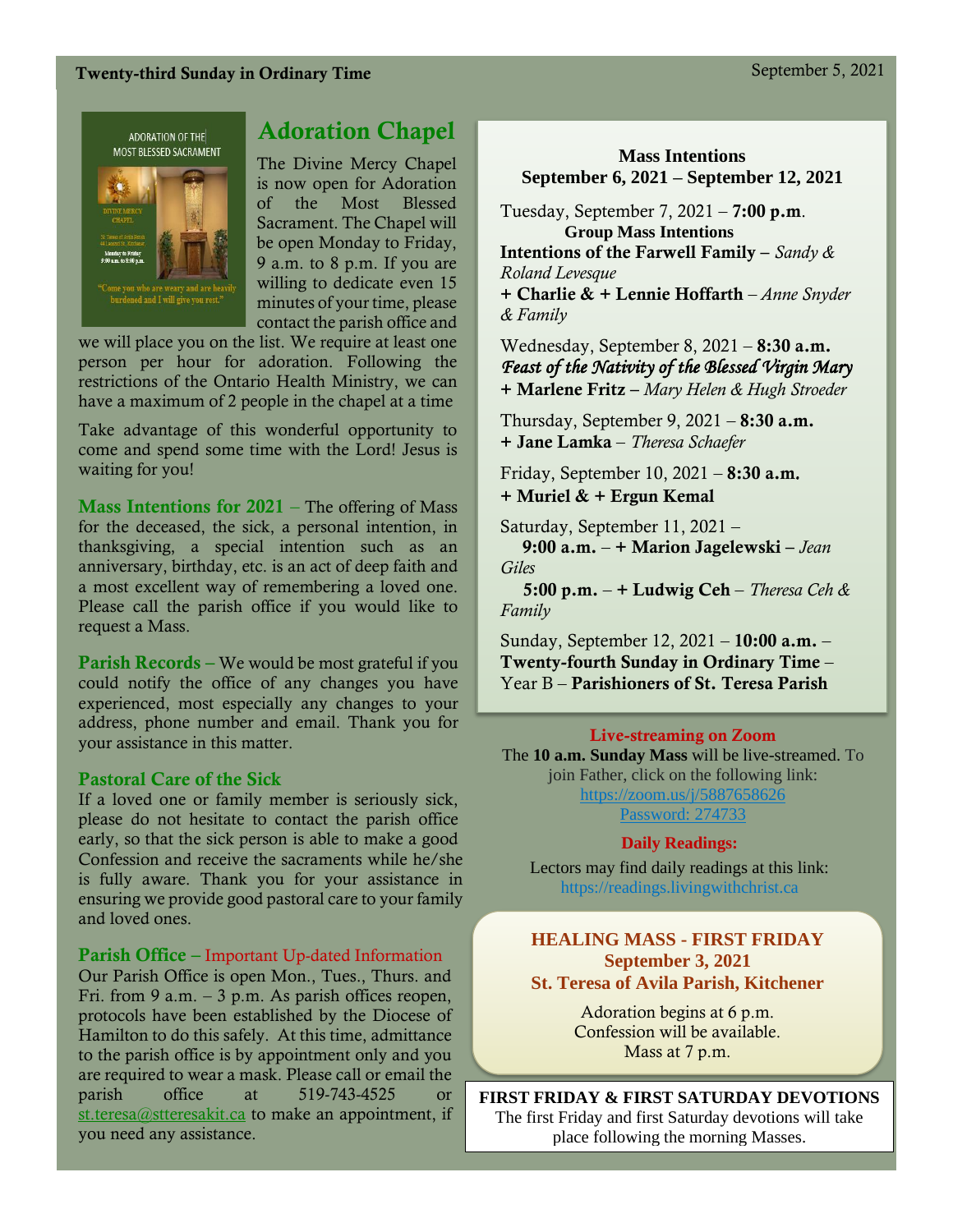# Twenty-third Sunday in Ordinary Time September 5, 2021

#### Parish Security and Keys – Important Information

As of July 28, 2021, following diocesan policy, we have replaced the locks to the church, parish hall and rectory. Since many people had keys and access to the buildings and due to recent times and vandalism in churches across Canada, we wanted to make sure that we provide a safe and secure environment for our parishioners and also provide security for this sacred space. Beginning September 2021, any parish group wishing to use our facility will need to pick up a key from the parish office and return it to the office following the meeting. If you have any questions or need more information, please do not hesitate to contact the parish office.

Masks and Safety Protocols – Responding to the needs and concerns of parishioners and following the instructions from the diocese, we have decided to assign the first pew on the left side of the church for those, who for medical reasons, are unable to wear masks. We encourage all parishioners to follow the protocols so that everyone feels welcome and safe at our church.

The Sisters of the Carmel of Saint Joseph will pray for you during the Novena to Little St. Therese, September 23rd to October 1st, 2021 Are you troubled? Do you need spiritual support? You can participate in the Novena to St. Therese. Send your prayer intention slip with your name and address to: Carmel of Saint Joseph 1127 Carmel-Koch Road, R.R. #1 St. Agatha, ON N0B 2L0

Adoration for Life – Friday, September 3, 2021 – Adoration from 5-6 p.m., St. Teresa RC Church Adoration Chapel, Kitchener. Mass will follow at 7 p.m. Rosary for Life on the last Saturday of the month before the 5 p.m. Mass at St Boniface, Maryhill.

Parish Office Closed – Please note that the Parish Office will be closed on Monday, September 7, 2020 for Labour Day and reopen on Tuesday, September 8, 2020 at 9 a.m.

> *Have a safe and enjoyable Labour Day Weekend!*

# Stage 3 Reopening of Parishes

In Stage 3, we continue to follow the guidelines of the Province of Ontario and the Diocese of Hamilton and ask that you please review the following so that you know what is expected and what to expect when coming to Mass:

- ❖ One-way movement for church entry and exit is retained.
- ❖ All who participate in the liturgy are to sanitize their hands before entering the church, wear masks for the duration of the celebration and maintain physical distancing.
- ❖ Priests and Extraordinary Ministers of Communion must wear masks for the distribution of Communion.
- ❖ Music leadership is restricted to an instrumentalist and cantor only.
- ❖ The collection will continue to be received at the doors of the church; not during the Offertory.
- ❖ The dispensation from the Sunday Obligation remains in effect at this time.

The following liturgical practices are now permitted:

- ❖ We may now re-introduce or increase the number of liturgical ministers: Lectors, Extraordinary Ministers of Holy Communion as needed, Altar Servers.
- ❖ Resume the dialogue with individual communicants as they approach the minister for Communion (The Body of Christ/Amen).
- ❖ Following consultation with medical advisors, reception of Holy Communion on the tongue is now permitted. However, those who wish to receive the Eucharist in this manner are to do so after all others have received Communion in the hand and are to receive Communion from the Priest. We are reminded that the normative posture for receiving Communion in Canada is standing.

Please continue to check the bulletin for any further updates.